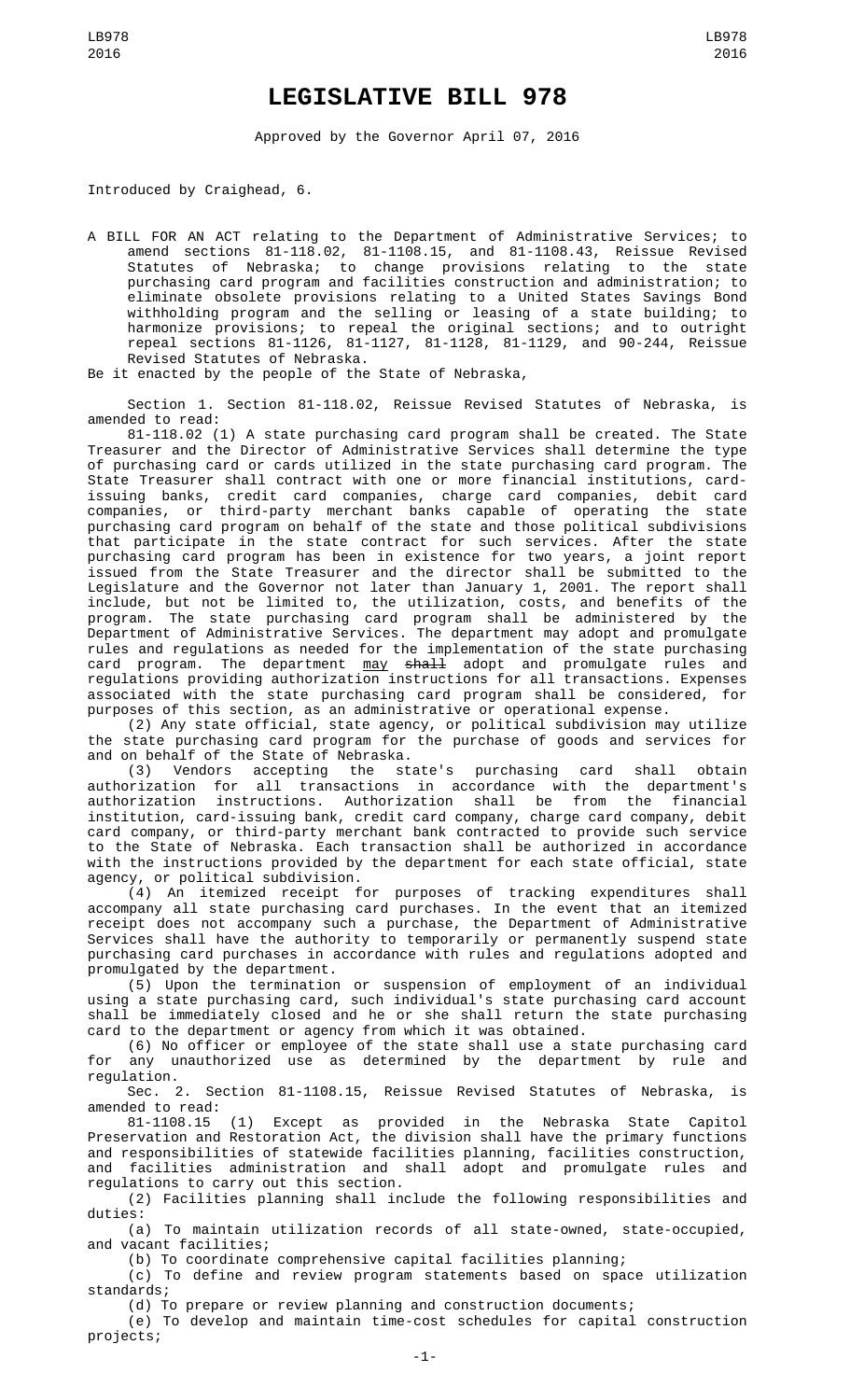(g) To maintain a complete inventory of all state-owned, state-occupied, and vacant sites and structures and to review the proposals for naming such sites and structures;

(h) To determine space needs of all state agencies and establish space-

allocation standards; and<br>i) To cause a s To cause a state comprehensive capital facilities plan to be developed.

(3) Facilities construction shall include the following powers and duties: (a) To maintain close contact with and conduct inspections of each project

so as to assure execution of time-cost schedules and efficient contract performance if such project's total design and construction cost is equal to or greater than the project cost set by subdivision  $(1)(a)$  of section 81-1108.43 more than fifty thousand dollars;

(b) To perform final acceptance inspections and evaluations; and

(c) To coordinate all change or modification orders and progress payment orders.

(4) Facilities administration shall include the following powers and duties:

(a) To serve as state leasing administrator or agent for all facilities to be leased for use by the state and for all state-owned facilities to be rented to state agencies or other parties subject to section 81-1108.22. The division shall remit the proceeds from any rentals of state-owned facilities to the State Treasurer for credit to the State Building Revolving Fund and the State Building Renewal Assessment Fund;

(b) To provide all maintenance, repairs, custodial duties, security, and administration for all buildings and grounds owned or leased by the State of Nebraska except as provided in subsections (5) and (6) of this section;

(c) To be responsible for adequate parking and the designation of parking stalls or spaces, including access aisles, in offstreet parking facilities for the exclusive use of handicapped or disabled or temporarily handicapped or disabled persons pursuant to section 18-1737;

(d) To ensure that all state-owned, state-occupied, and vacant facilities are maintained or utilized to their maximum capacity or to dispose of such facilities through lease, sale, or demolition;

(e) To submit electronically an annual report to the Appropriations Committee of the Legislature and the Committee on Building Maintenance regarding the amount of property leased by the state and the availability of state-owned property for the needs of state agencies;

(f) To report monthly time-cost data on projects to the Governor and the Clerk of the Legislature. The report submitted to the Clerk of the Legislature shall be submitted electronically;

(g) To administer the State Emergency Capital Construction Contingency Fund;

(h) To submit status reports to the Governor and the Legislative Fiscal Analyst after each quarter of a construction project is completed detailing change orders and expenditures to date. The report submitted to the Legislative Fiscal Analyst shall be submitted electronically. Such reports shall be required on all projects costing five hundred thousand dollars or more and on such other projects as may be designated by the division; and

(i) To submit a final report on each project to the Governor and the Legislative Fiscal Analyst. The report submitted to the Legislative Fiscal Analyst shall be submitted electronically. Such report shall include, but not be limited to, a comparison of final costs and appropriations made for the project, change orders, and modifications and whether the construction complied with the related approved program statement. Such reports shall be required on all projects costing five hundred thousand dollars or more and on such other projects as may be designated by the division.

(5) Subdivisions (4)(b), (c), and (d) of this section shall not apply to (a) state-owned facilities to be rented to state agencies or other parties by the University of Nebraska, the Nebraska state colleges, the Department of Aeronautics, the Department of Roads, and the Board of Educational Lands and Funds, (b) buildings and grounds owned or leased for use by the University of Nebraska, the Nebraska state colleges, and the Board of Educational Lands and Funds, (c) buildings and grounds owned, leased, or operated by the Department of Correctional Services, (d) facilities to be leased for nonoffice use by the Department of Roads, (e) buildings or grounds owned or leased by the Game and Parks Commission if the application of such subdivisions to the buildings or grounds would result in ineligibility for or repayment of federal funding, (f) buildings or grounds of the state park system, state recreation areas, state historical parks, state wildlife management areas, or state recreational trails, or (g) other buildings or grounds owned or leased by the State of Nebraska which are specifically exempted by the division because the application of such subdivisions would result in the ineligibility for federal funding or would result in hardship on an agency, board, or commission due to other exceptional or unusual circumstances, except that nothing in this subdivision shall prohibit the assessment of building rental depreciation charges to tenants of facilities owned by the state and under the direct control and maintenance of the division.

(6) Security for all buildings and grounds owned or leased by the State of Nebraska in Lincoln, Nebraska, except the buildings and grounds described in subsection (5) of this section, shall be the responsibility of the Nebraska